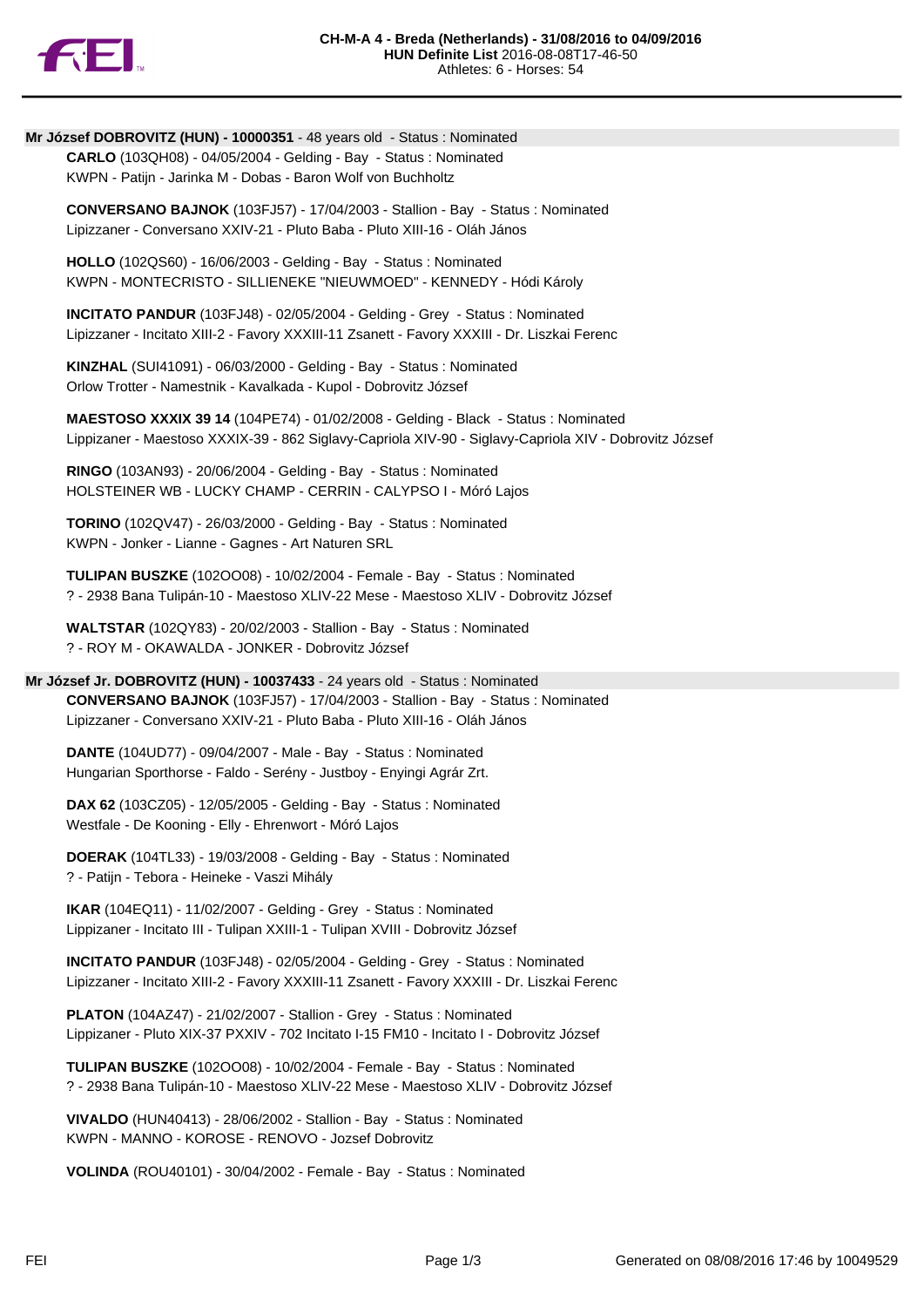

KWPN - Cinovo - Olinda - Gaston - Móró Lajos

# **Mr Zoltán LÁZÁR (HUN) - 10006144** - 43 years old - Status : Nominated

**ALI DEVERCHI** (102WD20) - 01/01/2003 - Gelding - Bay - Status : Nominated ? - Unknown - unknown - unknown - Lázár Vilmos

**CONER** (102WR05) - 17/05/2001 - Gelding - Bay - Status : Nominated HSH - Cannonball - Walerie - Dürnstein - Lázár Vilmos

**DENVER** (102WD13) - 01/03/2002 - Gelding - Bay - Status : Nominated Sachsen-Anhaltiner - Dionysos - Alma - Acapulco - Lázár Vilmos

**IVAN** (103XQ78) - 21/04/2006 - Gelding - Bay - Status : Nominated ? - Favory Legény - Picur - Bödönhát Nonius-99 (N.XVI.tm) - Lázár Zoltán

**SIGLAVY CAPRIOLA DELCEG** (103XI70) - 07/05/2006 - Gelding - Grey - Status : Nominated Lipizzaner - Siglavy Capriola X-37 Szikra - Díva - Favory XXIV-32 - CBA L és F Kft. Lázár Zoltán

**SIGLAVY CAPRIOLA MUKI** (103XO54) - 06/05/2006 - Gelding - Grey - Status : Nominated Lipizzaner - Siglavy Capriola X-37 Szikra - Maestoso XLIV-12 (Madár) - Maestoso XLIV - CBA L és F Kft. Lázár Zoltán

**SIGLAVY SZELL** (HUN40510) - 23/05/2002 - Gelding - Grey - Status : Nominated ? - 3718 Siglavy XII-3 - Tulipán Kedves - 2879 Tulipán XIII-37 - Lázár Vilmos

**SZONJA** (103YW75) - 10/03/2007 - Female - Grey - Status : Nominated ? - ? - ? - ? - Bárdos Attila

**VIGOUR** (HUN40302) - 02/04/2002 - Gelding - Grey - Status : Nominated KWPN - Patjin - Ograce - Bateilo - Lázár Zoltán

# **Mr Lajos MÓRÓ (HUN) - 10007498** - 43 years old - Status : Nominated

**BANDIDOS** (103PA46) - 11/04/2006 - Gelding - Bay - Status : Nominated KWPN - Talos - Udelien - Fabricius - Móró Lajos

**CASPER 341** (103TJ43) - 10/06/2007 - Male - Bay - Status : Nominated KWPN - Wodka HBC - Verona - Manno - Móró Lajos

**CASSANDER T** (103ZF79) - 12/04/2007 - Gelding - Bay - Status : Nominated KWPN - Unieko - Petra - Koblenz - Móró Lajos

**DUTCHMAN 37** (GER40792) - 15/04/2002 - Gelding - Bay - Status : Nominated KWPN - Ganges - Ovira - Batello - Móró Lajos

**UDO** (HUN40376) - 13/03/2001 - Gelding - Bay - Status : Nominated KWPN - Manno - Igurante - Renovo - Móró Lajos

**VORSTVERUS HBC** (102ZU27) - 25/05/2002 - Gelding - Bay - Status : Nominated KWPN - Laris - Kroonvorstin - Renovo - Dobrovitz Józsefné

#### **Mr Zsolt SZILÁGYI (HUN) - 10007505** - 44 years old - Status : Nominated

**ALEX** (103FG56) - 20/06/2005 - Gelding - Bay - Status : Nominated KWPN - Patijn - Orina - Wouter - Szilágyi Zsolt

**BACCARA** (103YW06) - 21/06/2006 - Gelding - Bay - Status : Nominated KWPN - Vaandrager - Koradieni - Fernando - Szilágyi Zsolt

**BACCARDI** (103PD95) - 08/04/2006 - Stallion - Bay - Status : Nominated KWPN - Patijn - Theadora Ro - Manno - Szilágyi Zsolt

**CHELLENTANO** (103YW08) - 15/04/2007 - Male - Bay - Status : Nominated